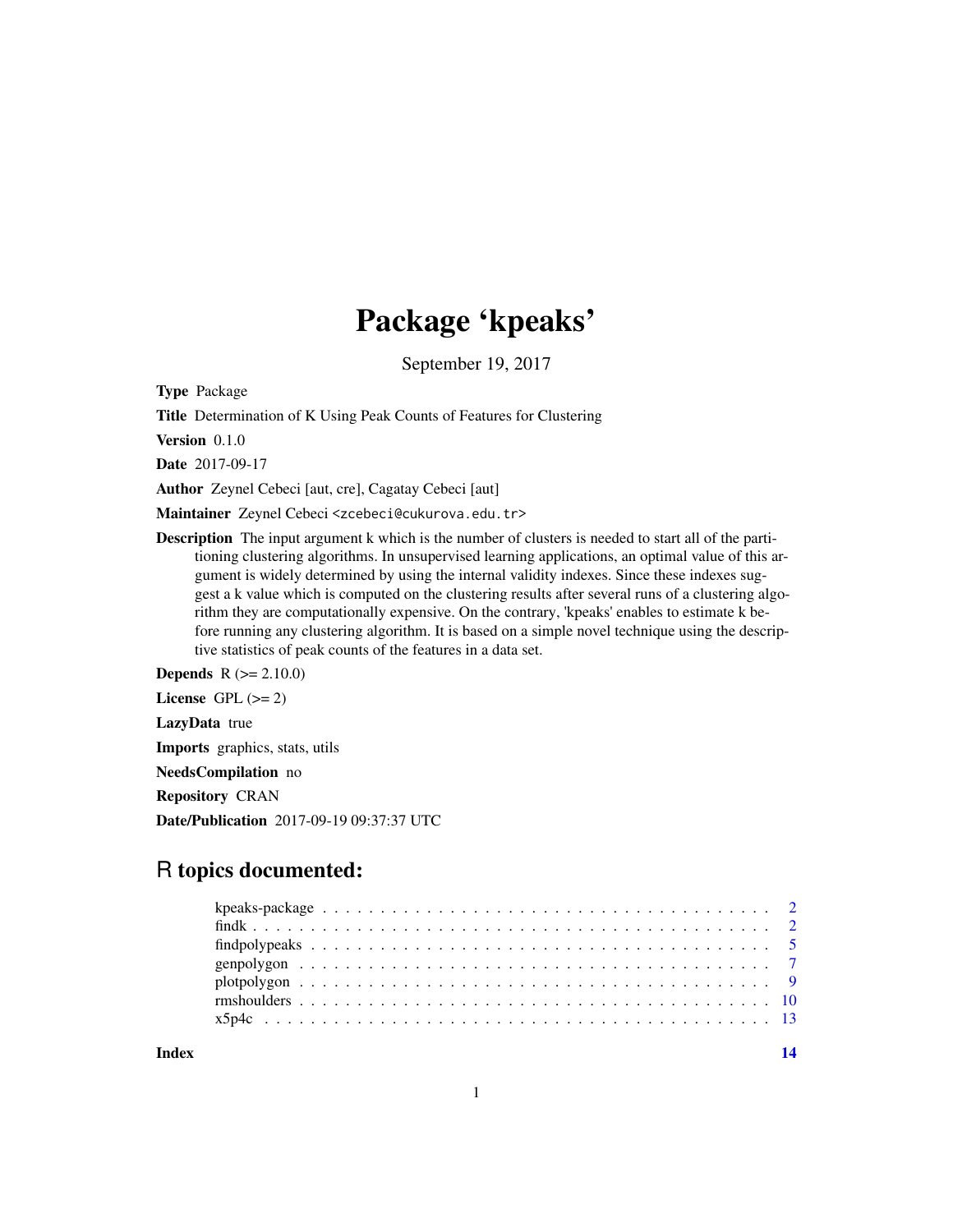#### Description

The input argument  $k$  that represents the number of clusters is needed to start all of the partitioning clustering algorithms. In unsupervised learning applications, an optimal value of this argument is widely determined by using the internal validity indexes. Since these indexes suggest a k value which is computed on the clustering results after several runs of a clustering algorithm, they are computationally expensive. On the contrary, 'kpeaks' enables to estimate  $k$  before running any clustering algorithm. It is based on a simple novel technique using the descriptive statistics of peak counts of the features in a dataset.

#### Details

The package 'kpeaks' contains five functions and one synthetically created dataset for testing purposes. In order to suggest an estimate of  $k$ , the function [findk](#page-1-1) internally calls the functions [genpolygon](#page-6-1) and [findpolypeaks](#page-4-1), respectively. The frequency polygons can be visually inspected by using the function [plotpolygon](#page-8-1). Using [rmshoulders](#page-9-1) is recommended to flatten or remove the the shoulder peaks around the main peaks of a frequency polygon, if any.

#### Author(s)

Zeynel Cebeci, Cagatay Cebeci

#### See Also

[findk](#page-1-1), [findpolypeaks](#page-4-1), [genpolygon](#page-6-1), [plotpolygon](#page-8-1), [rmshoulders](#page-9-1)

<span id="page-1-1"></span>

findk *Estimate the Number of Clusters in a Data Set*

#### Description

Based on some of descriptive statistics of the peak counts in the frequency polygon of a feature, this function proposes a list of estimates of the number of clusters in a data set.

#### Usage

findk(x, binrule, nbins, tcmethod, tc, trmethod, tv, rms=FALSE, rcs=FALSE, tpc=1)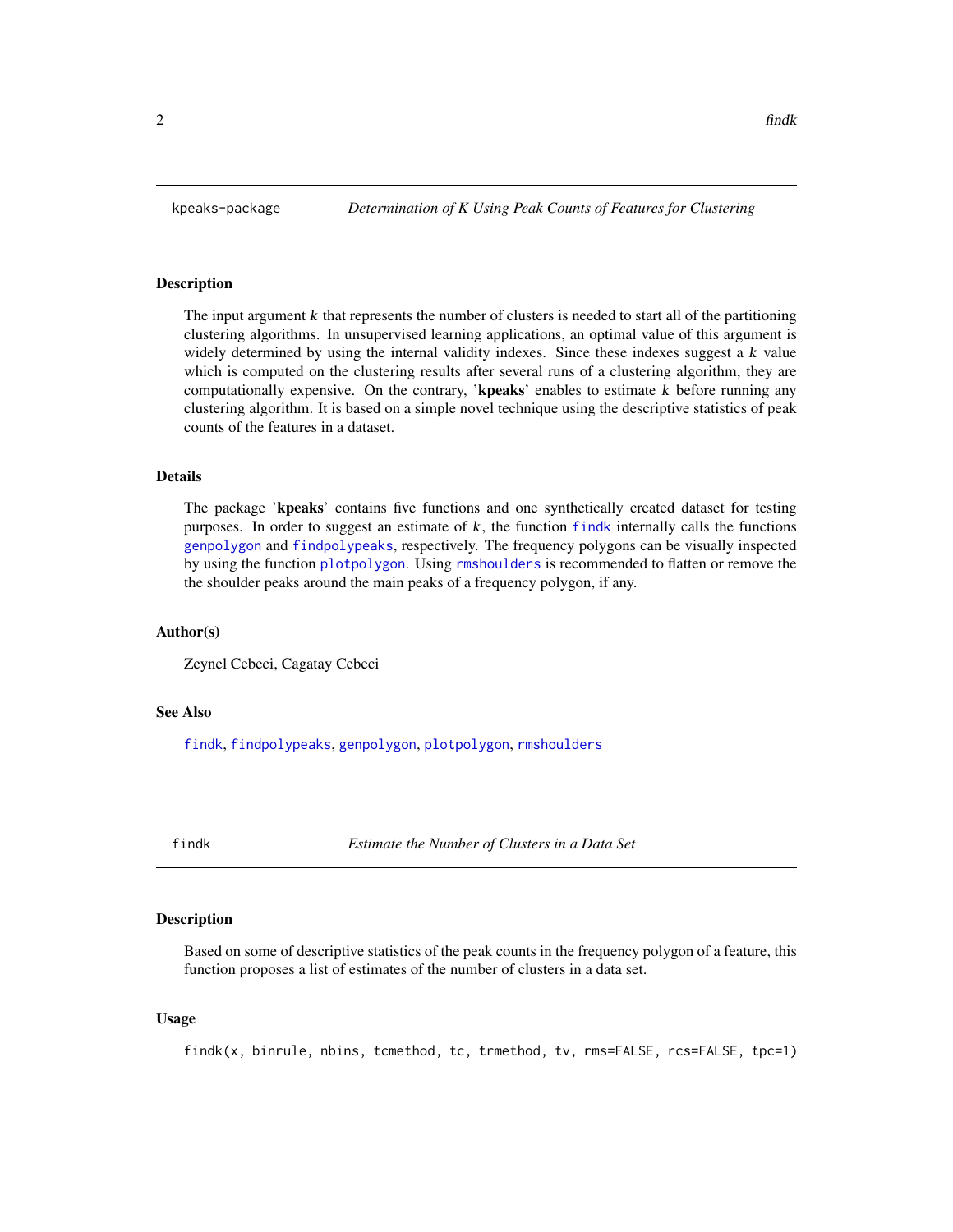#### <span id="page-2-0"></span> $f_{\text{in}}$  3

#### Arguments

| X        | a numeric data frame or matrix.                                                                                                                                                                  |
|----------|--------------------------------------------------------------------------------------------------------------------------------------------------------------------------------------------------|
| binrule  | a string specifying the binning rule to compute the number of classes of a fre-<br>quency polygon.                                                                                               |
| nbins    | an integer specifying the number of classes (bins). It is internally computed<br>according to the selected binning rule except 'usr'. See all available options in<br>genpolygon.                |
| tcmethod | a string representing a threshold method to compute a threshold distance value<br>to discard the small or empty bins of a frequency polygon. See all available<br>options in findpolypeaks.      |
| tc       | an integer for threshold frequency value assigned by tcmethod.                                                                                                                                   |
| trmethod | a string used to specify a removal method to discard the shoulders around the<br>main peaks in a frequency polygon. See all available options in rmshoulders.                                    |
| tv       | a numeric threshold distance value assigned by trmethod.                                                                                                                                         |
| rms      | a logical value whether the shoulders removal is applied or not. Default value is<br>'FALSE'.                                                                                                    |
| rcs      | a logical value whether the estimates of $k$ computed on the reduced counts set<br>instead of the full set. Default value is 'FALSE', and set to TRUE in order to use<br>the reduced counts set. |
| tpc      | an integer threshold value for creating the reduced set of the peak counts. De-<br>fault value is 1.                                                                                             |

#### Details

The function findk returns a list of k values which are proposed as the estimates of number of clusters in a given data set. The estimation is based on various descriptive statistics of the peak counts in the frequency polygon of the features. Firstly, the classes of frequency polygons of the features are generated by using the function [genpolygon](#page-6-1). Then, the main peaks in frequency polygons are determined by using the function [findpolypeaks](#page-4-1). If desired, with the function [rmshoulders](#page-9-1) the shoulder peaks are removed from the peaks matrix returned by the function [findpolypeaks](#page-4-1). In the returned peaks matrix, the peaks are counted for each feature, and a list of estimates of  $k$  is produced by using various descriptive statistics of the peak counts.

#### Value

a list of the estimates of k consists of the following items which are computed from the peak counts of the features in a given data set:

| am   | arithmetic mean of peak counts.                         |
|------|---------------------------------------------------------|
| med  | median of peak counts.                                  |
| mod  | mode of peak counts.                                    |
| cr   | center of the range of peak counts.                     |
| cigr | center of the interquartile range (IQR) of peak counts. |
| mppc | overall mean of the pairwise means of peak counts.      |
|      |                                                         |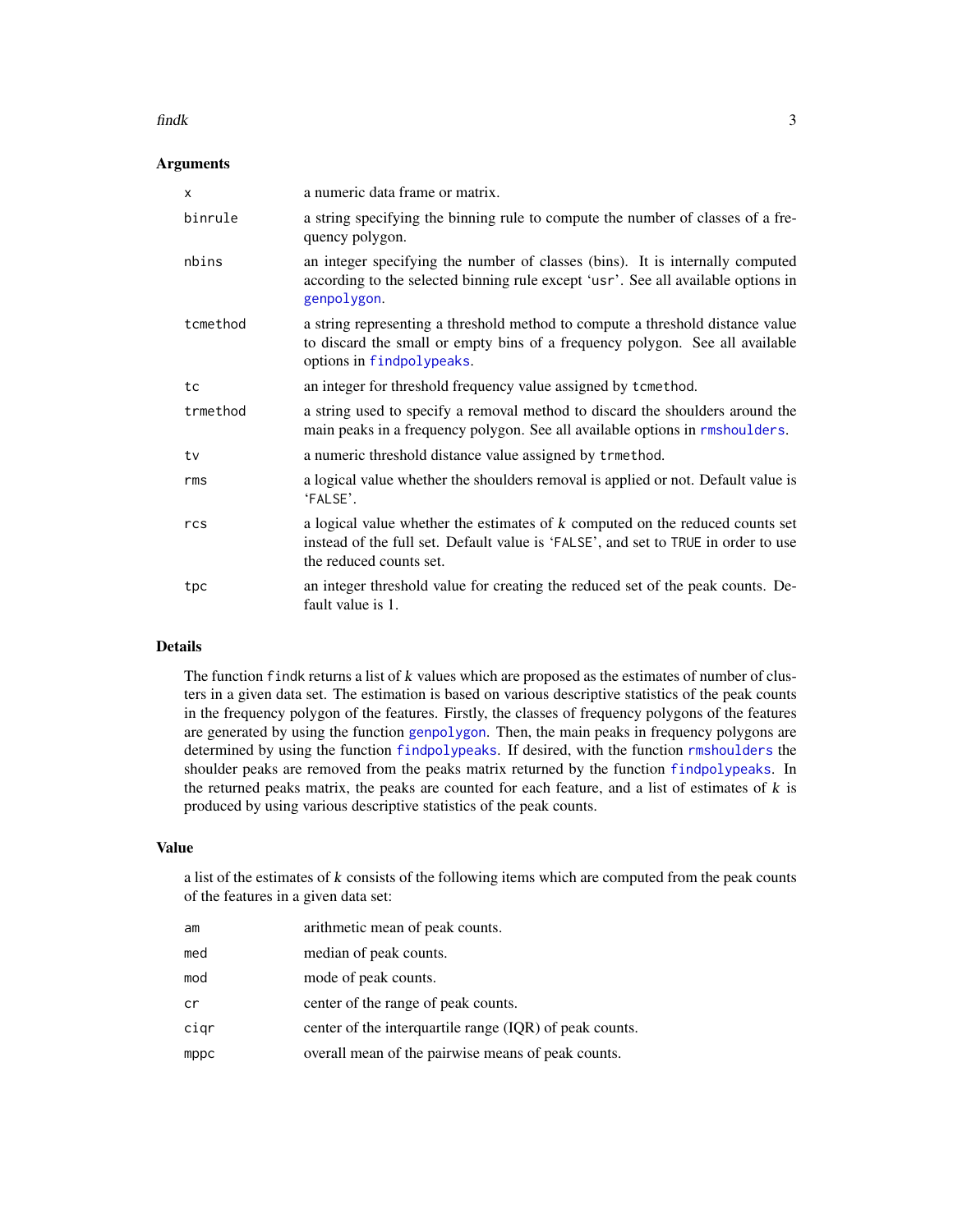<span id="page-3-0"></span>

| mq3m    | mean of the third quartile $(Q3)$ and maximum of peak counts.               |
|---------|-----------------------------------------------------------------------------|
| mtl     | mean of two largest value of peak counts.                                   |
| avgk    | proposed k as the mean of all the estimates.                                |
| modk    | proposed k as the mode of all the estimates.                                |
| mtlk    | proposed k as the mean of two largest estimates.                            |
| dst     | a string representing the type of counts set which is used in computations. |
| pcounts | an integer vector containing the peak counts of the features.               |

#### Note

As the input arguments, findk normally uses the outputs from the functions [findpolypeaks](#page-4-1) and [rmshoulders](#page-9-1).

#### Author(s)

Zeynel Cebeci, Cagatay Cebeci

#### See Also

[findpolypeaks](#page-4-1), [rmshoulders](#page-9-1)

#### Examples

```
# Estimate the number of clusters in x5p4c data set
data(x5p4c)
estk <- findk(x5p4c, binrule="sturges")
print(estk)
summary(estk$pcounts)
cat("Estimated the number of clusters as the mean of Q3 and max peak count:", estk$mq3m, fill=TRUE)
cat("Proposed number of clusters based on the mean of two largest estimates:", estk$mtlk, fill=TRUE)
```

```
# Estimate the number of clusters in x5p4c data set by using threshold frequency method 'avg'
# and shoulders removal method 'q1'
estk <- findk(x5p4c, binrule="usr", nbins=15, tcmethod="usr", tc=1, trmethod="avg", rms=TRUE)
print(estk)
summary(estk$pcounts)
cat("Proposed number of clusters based on the mean of two largest estimates:", estk$mtlk, fill=TRUE)
# Estimate the number of clusters in iris data set
data(iris)
estk <- findk(iris[,1:4], binrule="bc", rcs=FALSE)
print(estk)
summary(estk$pcounts)
cat("Proposed number of clusters based on the mean of estimates:", estk$avgk, fill=TRUE)
cat("Proposed number of clusters based on the mode of estimates:", estk$modk, fill=TRUE)
```
cat("Proposed number of clusters based on the mean of two largest estimates:", estk\$mtlk, fill=TRUE)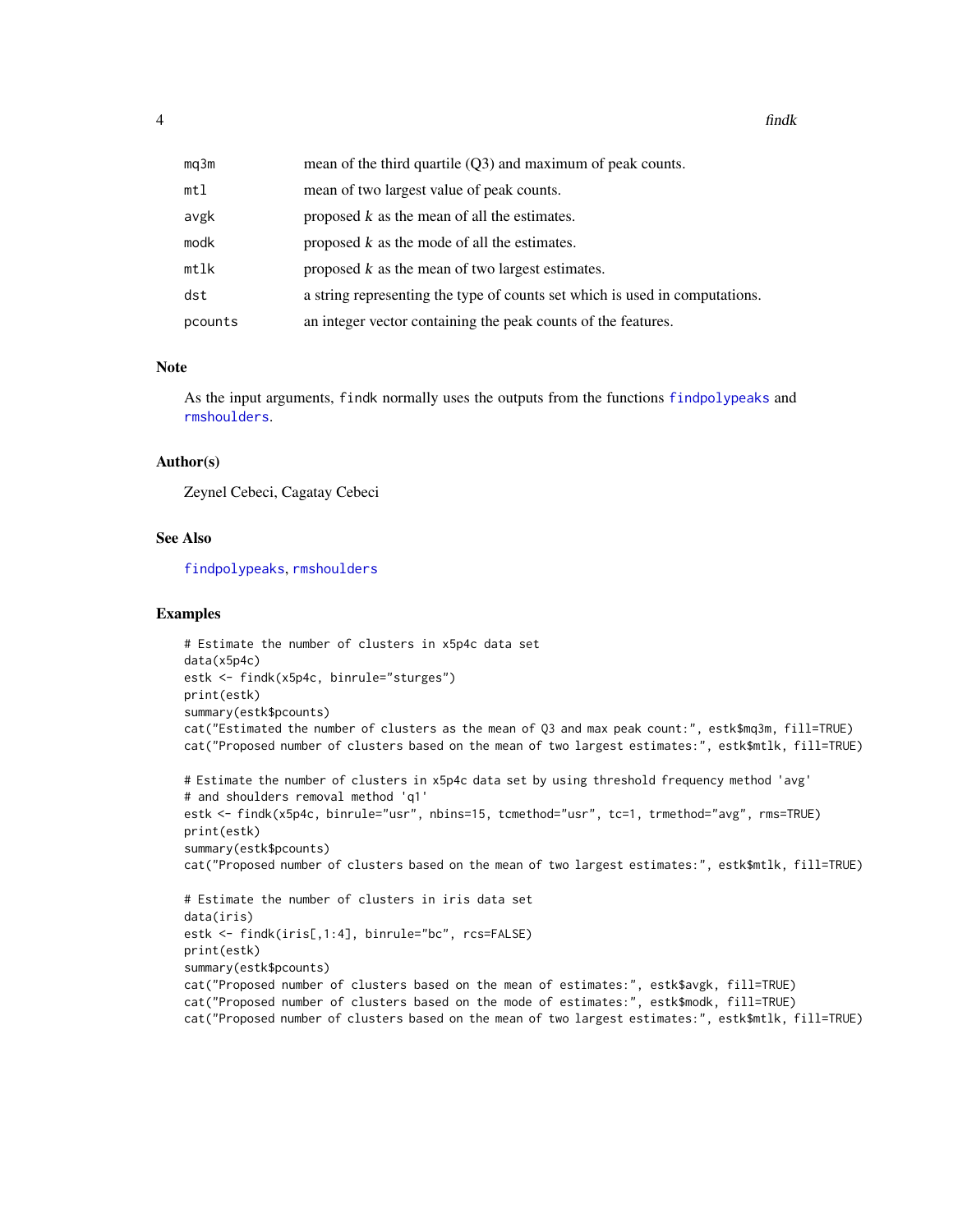<span id="page-4-1"></span><span id="page-4-0"></span>

#### Description

Frequency polygons are graphics to reveal the shapes of data distributions as histograms do. The peaks of frequency polygons are required in several data mining applications. findpolypeaks finds the peaks in a frequency polygon by using the frequencies and middles values of the classes of it.

#### Usage

findpolypeaks(xm, xc, tcmethod, tc)

#### Arguments

| хm       | a numeric vector contains the middle values of the classes of the frequency poly-<br>gon (or the bins of a histogram).                                                                                                                                                                                                                     |
|----------|--------------------------------------------------------------------------------------------------------------------------------------------------------------------------------------------------------------------------------------------------------------------------------------------------------------------------------------------|
| xс       | an integer vector contains the frequencies of the classes of the frequency poly-<br>gon.                                                                                                                                                                                                                                                   |
| tcmethod | a string represents the threshold method to discard the empty and the small bins<br>whose frequencies are smaller than a threshold frequency value. Default method<br>is 'usr'. Alternatively, the methods given below can be used to compute a<br>threshold frequency value using the descriptive statistics of the frequencies in<br>XC. |
|          | • 'sd1' and 'sd2' use the standard deviation.                                                                                                                                                                                                                                                                                              |
|          | • 'q1' uses the first quartile $(Q1)$ .                                                                                                                                                                                                                                                                                                    |
|          | • 'iqr' uses the interquartile range (IQR).                                                                                                                                                                                                                                                                                                |
|          | • 'avg' uses the arithmetic mean.                                                                                                                                                                                                                                                                                                          |
|          | • 'min' and 'min2' use the minimum.                                                                                                                                                                                                                                                                                                        |
|          | $\cdot$ 'log2' uses the two-base logarithm of <i>n</i> , vector size.                                                                                                                                                                                                                                                                      |
|          | • 'usr' uses a user-specified value.                                                                                                                                                                                                                                                                                                       |
| tc       | an integer which is used as the threshold frequency value for discarding the<br>empty and small height classes in the frequency polygon. Default value is 1 if<br>the threshold option 'usr' is chosen. Depending on the selected methods, the<br>value of tc equals to:                                                                   |
|          | • one standart deviation with the method 'sd1',                                                                                                                                                                                                                                                                                            |
|          | • one quarter of the standart deviation with the method 'sd2',                                                                                                                                                                                                                                                                             |
|          | $\bullet$ the first quartile with the method 'q1',                                                                                                                                                                                                                                                                                         |
|          | • one quarter of the interquartile range with method 'iqr',                                                                                                                                                                                                                                                                                |
|          | • 10% of the arithmetic mean with the method 'avg',                                                                                                                                                                                                                                                                                        |
|          | • the minimum value with the method 'min',                                                                                                                                                                                                                                                                                                 |
|          | • two times of minimum with method 'min2',                                                                                                                                                                                                                                                                                                 |
|          | • two-base logarithm of the number of classes divided by ten with the method<br>'log2',                                                                                                                                                                                                                                                    |
|          | • an arbitrary number specified with the method 'usr'.                                                                                                                                                                                                                                                                                     |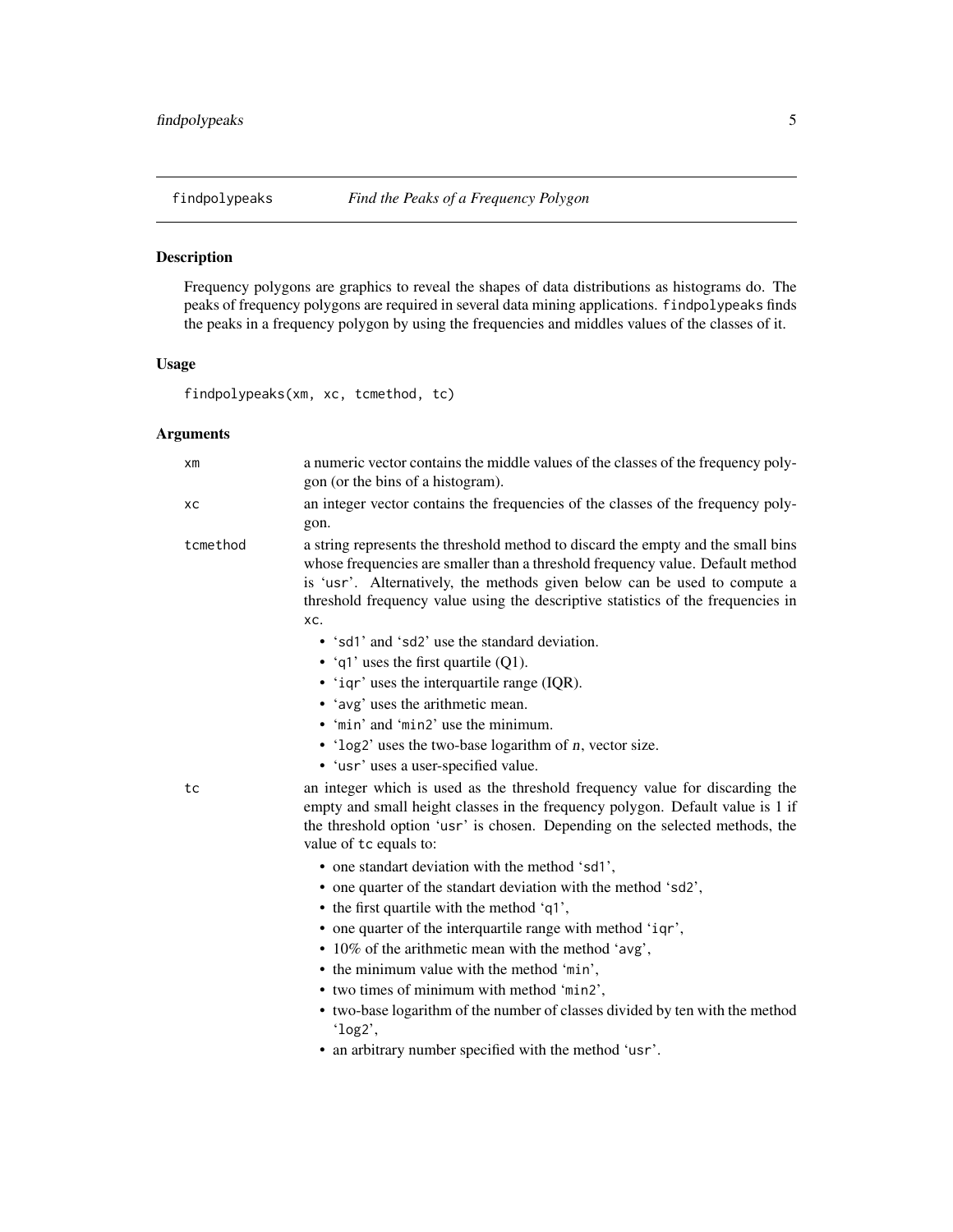#### <span id="page-5-0"></span>Details

The peaks are determined after removing the empty and small height classes whose frequencies are below the chosen threshold frequency. Default threshold value is 1 that means that all the classes which have frequencies of 0 and 1 are removed in the input vectors  $x$ m and  $x$ c.

#### Value

| рm | a data frame with two columns which are named pvalues and pregs contain-<br>ing the middle values and frequencies of the peaks which determined in the<br>frequency polygon, respectively. |
|----|--------------------------------------------------------------------------------------------------------------------------------------------------------------------------------------------|
| np | an integer representing the number of peaks in the frequency polygon.                                                                                                                      |

#### Author(s)

Zeynel Cebeci, Cagatay Cebeci

#### See Also

[findk](#page-1-1), [genpolygon](#page-6-1), [rmshoulders](#page-9-1)

#### Examples

```
data(x5p4c)
# Using a user-specified number of bins, build the frequency polygon of p2 in the data set x5p4c
hvals <- genpolygon(x5p4c$p2, binrule="usr", nbins=20)
plotpolygon(x5p4c$p2, nbins=hvals$nbins, ptype="ph")
# Find the peaks in the frequency polygon by using the threshold method min
resfpp1 <- findpolypeaks(hvals$mids, hvals$freqs, tcmethod="min")
print(resfpp1)
# Find the peaks in the frequency polygon by using the threshold equals to 5
```

```
resfpp2 <- findpolypeaks(hvals$mids, hvals$freqs, tcmethod="usr", tc=5)
print(resfpp2)
```

```
data(iris)
# By using Doane rule, build the frequency polygon of the 4th feature in the data set iris
hvals <- genpolygon(iris[,4], binrule="doane")
plotpolygon(iris[,4], nbins=hvals$nbins, ptype="p")
```

```
#Find the peaks in the frequency polygon by using the threshold method avg
resfpp3 <- findpolypeaks(hvals$mids, hvals$freqs, tcmethod="avg")
print(resfpp3)
```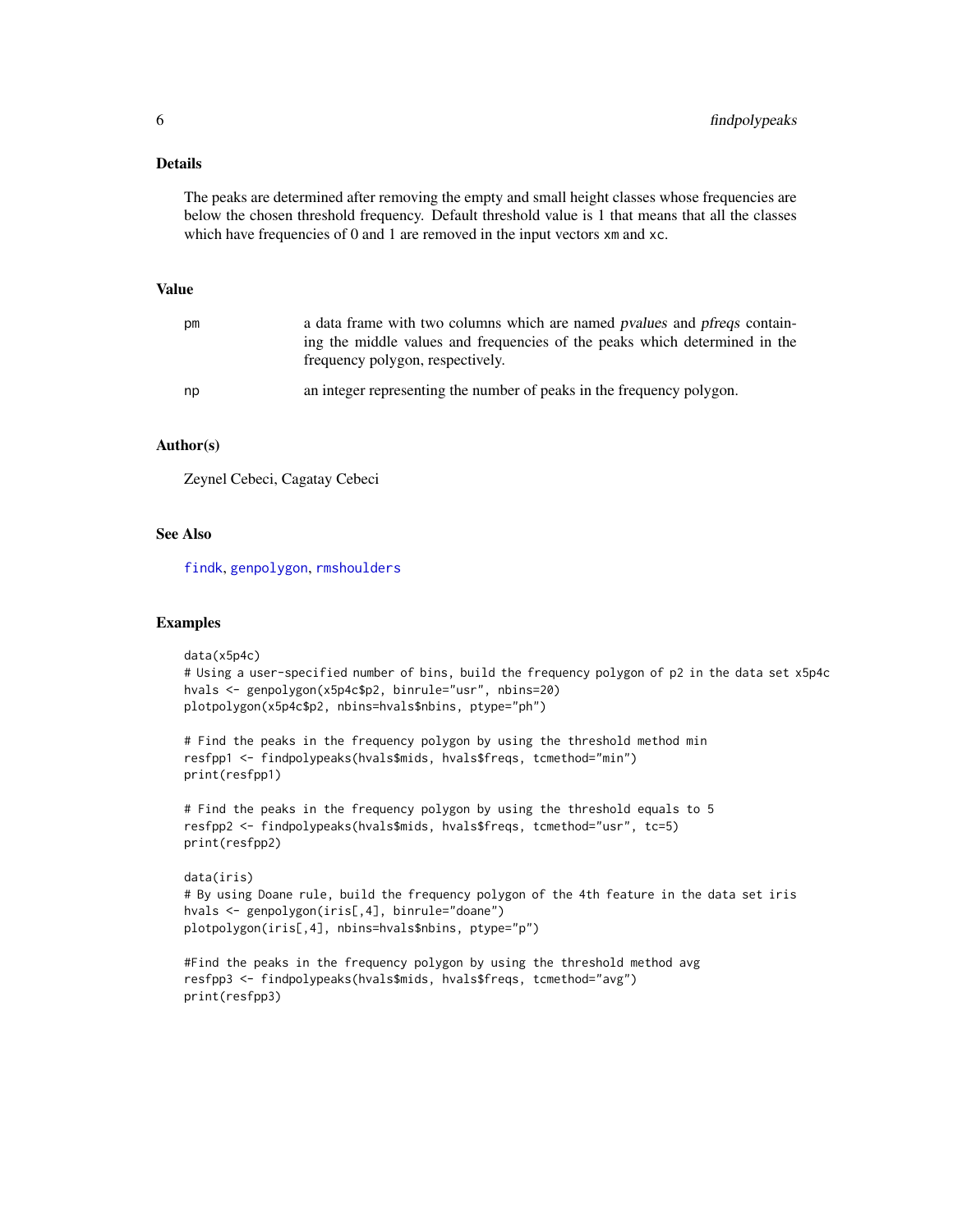#### <span id="page-6-1"></span><span id="page-6-0"></span>Description

Constructs the histogram of a feature by using a selected binning rule, returns the middle values and frequencies of classes for further works on the frequency polygon.

#### Usage

genpolygon(x, binrule, nbins, disp = FALSE)

#### Arguments

| X       | a numeric vector containing the observations for a feature.                                                                                                                                                                             |
|---------|-----------------------------------------------------------------------------------------------------------------------------------------------------------------------------------------------------------------------------------------|
| binrule | name of the rule in order to compute the number of bins to build the histogram.                                                                                                                                                         |
| nbins   | an integer representing the number of bins which is computed by using the se-<br>lected binning rule. Default rule is 'sturges'. Depending on the selected rule<br>nbins equals to (In the formulae, n is the number of observations.): |
|         | • floor(sqrt(n)) if the rule is 'sqr',<br>• ceiling $(1+log(n, 2))$ if the rule is 'sturges',                                                                                                                                           |
|         | • ceiling(1+3.332*log(n, 10)) if the rule is 'huntsberger',                                                                                                                                                                             |
|         | • ceiling( $5 \times log(n, 10)$ ) if the rule is 'bc',                                                                                                                                                                                 |
|         | • ceiling( $n'(1/3)$ ) if the rule is 'cencov',                                                                                                                                                                                         |
|         | • ceiling $(2*n^(1/3))$ if the rule is 'rice',                                                                                                                                                                                          |
|         | • ceiling( $(2*n)^(1/3)$ ) if the rule is 'ts',                                                                                                                                                                                         |
|         | • ceiling( $((max(x)-min(x))/(3.5*sqrt(var(x))*n^(-1/3))))$ if the rule<br>is 'scott'.                                                                                                                                                  |
|         | • ceiling(( $(\max(x)$ -min $(x)/(2 \times IQR(x) \times n^(-1/3)))$ ) if the rule is 'fd',                                                                                                                                             |
|         | • ceiling(1+log(n,2)+log(1+abs(skewness(x))/(6*(n-2)/((n+1)*(n+3))^0.5),2))<br>if the rule is 'doane',                                                                                                                                  |
|         | • ceiling( $log(n)/2$ *pi) if the rule is 'cebeci',                                                                                                                                                                                     |
|         | • a user-specified integer if the rule is 'usr'.                                                                                                                                                                                        |
| disp    | a logical value should be set to TRUE to display the histogram.                                                                                                                                                                         |

#### Details

According to Hyndman (1995), Sturges's rule was the first rule to calculate k, the number of classes to build a histogram. Most of the statistical packages use this simple rule for determining the number of classes in constructing histograms. Brooks & Carruthers (1953) proposed a rule using  $log_{10}$ instead of  $log_2$  giving always larger k when compared to Sturges's rule. The rule by Huntsberger (1962) yields nearly equal result to those of Sturges's rule. These two rules work well if n is less than 200. Scott (1992) argued that Sturges's rule leads to generate oversmoothed histograms in case of large number of n. In his rule, Cencov  $(1962)$  used the cube root of n simply. This rule was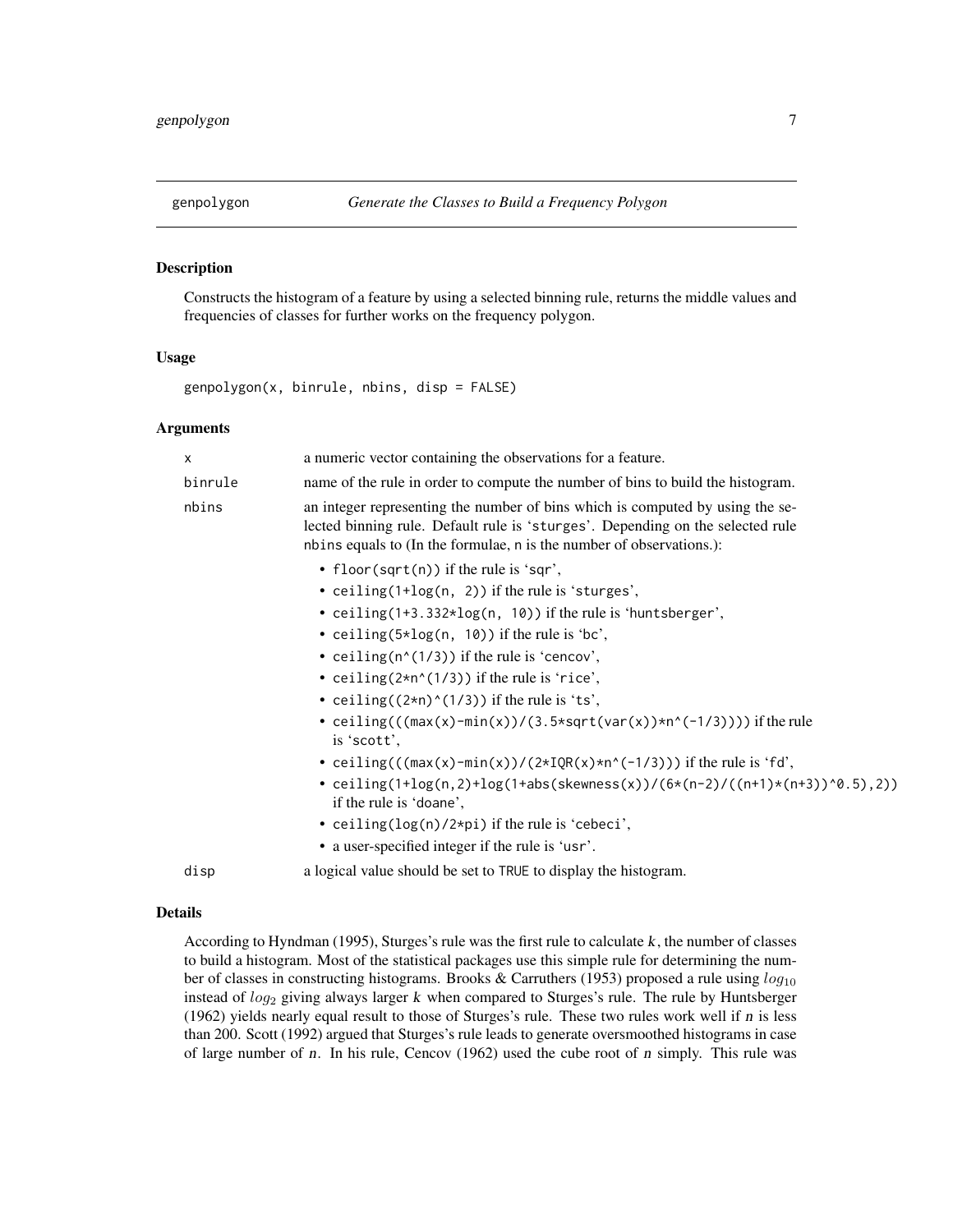followed by its extensions, i.e., Rice rule and Terrell  $\&$  Scott (1985) rule. When compared to the others, the square root rule produces larger  $k$  (Davies  $\&$  Goldsmith, 1980).

Most of the rules simply include only  $n$  as the input argument. On the other hand, the rules using variation and shape of data distributions can provide more optimal k values. For instance, Doane (1976) extended the Sturges's rule by adding the standardized skewness in order to overcome the problem with non-normal distributions need more classes. In order to estimate optimal  $k$  values, Scott (1979) added the standard deviation to his formula. Freedman and Diaconis (1981) proposed to use the interquartile range (IQR) statistic which is less sensitive to outliers than the standard deviation. In a study on unsupervised discretization methods, Cebeci & Yildiz (2017) tested a binning rule formula based on the ten-base logarithm of  $n$  divided by  $2*pi$ . They also argued that the rules Freedman-Diaconis and Doane were slightly performed better than the other rules based on the training model accuracies on a chicken egg quality traits dataset. Therefore, using the above mentioned rules may be more effective in determining the peaks of a frequency polygon.

#### Value

| хm    | a numeric vector containing the middle values of bins.           |
|-------|------------------------------------------------------------------|
| xс    | an integer vector containing the frequencies of the bins.        |
| nbins | an integer containing the number of bins to build the histogram. |

#### Author(s)

Zeynel Cebeci, Cagatay Cebeci

#### References

Brooks C E P & Carruthers N (1953). Handbook of statistical methods in meteorology. H M Stationary Office, London.

Cebeci Z & Yildiz F (2017). Unsupervised discretization of continuous variables in a chicken egg quality traits dataset. *Turk. J Agriculture-Food Sci. & Tech.* 5(4): 315-320.

Cencov N N (1962). Evaluation of an unknown distribution density from observations. *Soviet Mathematics* 3: 1559-1562.

Davies O L & Goldsmith P L (1980). Statistical methods in research and production. 4th edn, Longman: London.

Doane D P (1976). Aesthetic frequency classification. *American Statistician* 30(4):181-183.

Freedman D & Diaconis P (1981). On the histogram as a density estimator: L2 Theory. *Zeit. Wahr. ver. Geb.* 57(4):453-476.

Hyndman R J (1995). The problem with Sturges rule for constructing histograms. [http://robjhynd](http://robjhyndman.com/papers/sturges.pdf)man. [com/papers/sturges.pdf](http://robjhyndman.com/papers/sturges.pdf).

Huntsberger D V (1962). Elements of statistical inference. London: Prentice-Hall.

Scott D W (1992). Multivariate density estimation: Theory, Practice and Visualization. John Wiley & Sons: New York.

Sturges H (1926). The choice of a class-interval. *J Amer. Statist. Assoc.* 21(153):65-66.

Terrell G R & Scott D W (1985). Oversmoothed nonparametric density estimates. *J Amer. Statist. Assoc.* 80(389):209-214.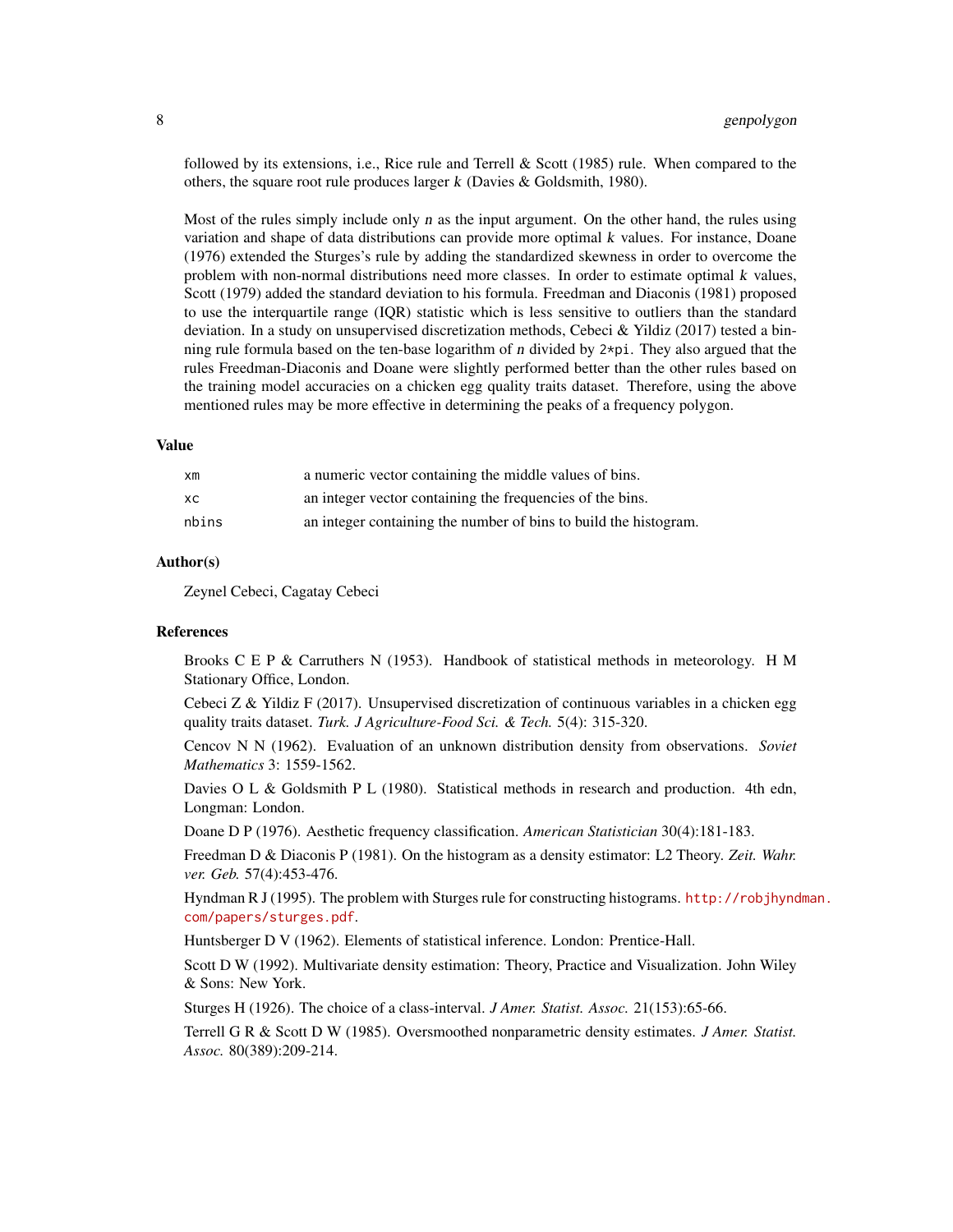#### <span id="page-8-0"></span>plotpolygon 9

#### See Also

[findk](#page-1-1), [findpolypeaks](#page-4-1), [plotpolygon](#page-8-1)

#### Examples

```
x \le - rnorm(n=100, mean=5, sd=0.5)
# Construct the histogram of x according to the Sturges rule with no display
hvals <- genpolygon(x, binrule = "sturges")
print(hvals)
# Plot the histogram of x by using the user-specified number of classes
hvals \leq genpolygon(x, binrule = "usr", nbins = 20, disp = TRUE)
print(hvals)
# Plot the histogram of the second feature in iris dataset
# by using the Freedman-Diaconis (fd) rule
data(iris)
hvals <- genpolygon(iris[,2], binrule = "fd", disp = TRUE)
print(hvals)
```
<span id="page-8-1"></span>plotpolygon *Plot Frequency Polygons*

#### Description

Plots the frequency polygon and histogram of a feature with some options.

#### Usage

```
plotpolygon(x, nbins, ptype, bcol = "gray", pcol = "blue")
```
#### Arguments

| X     | a numeric vector containing the observations of a feature, or a numeric matrix<br>when ptype is 'sp'.                                                                                                                                             |
|-------|---------------------------------------------------------------------------------------------------------------------------------------------------------------------------------------------------------------------------------------------------|
| nbins | an integer for the number of classes in the frequency polygon.                                                                                                                                                                                    |
| bcol  | a string for the color of bins. Default is 'gray'.                                                                                                                                                                                                |
| pcol  | a string for the color of polygon lines. Default is 'blue'.                                                                                                                                                                                       |
| ptype | a string specifying the type of plot. Use 'p' for plotting the polygon only or 'ph'<br>for plotting the polygon with the histogram. Default is 'sp' for the scatterplots<br>between the pairs of features and the polygons on the diagonal panel. |

#### Author(s)

Zeynel Cebeci, Cagatay Cebeci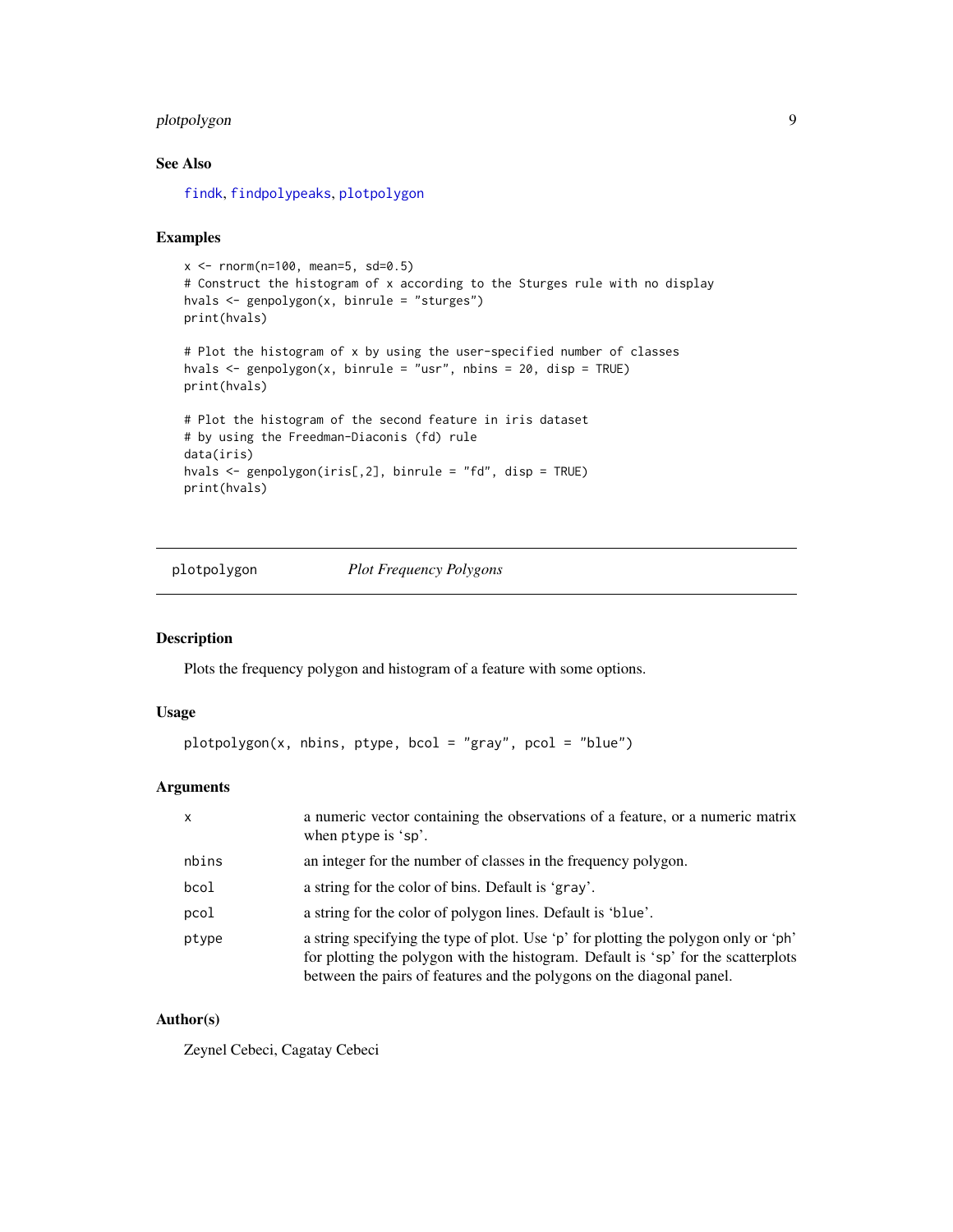#### See Also

[genpolygon](#page-6-1)

#### Examples

```
# plot the frequency polygon of the 2nd feature in x5p4c data set
data(x5p4c)
hvals <- genpolygon(x5p4c[,2], binrule="usr", nbins=20)
# plot the frequency polygon of the 2nd feature in x5p4c data set
plotpolygon(x5p4c[,2], nbins=hvals$nbins, ptype="p")
# plot the histogram and frequency polygon of the 2nd feature in x5p4c data set
plotpolygon(x5p4c[,2], nbins=hvals$nbins, ptype="ph", bcol="orange", pcol="blue")
# plot the pairwise scatter plots of the features in x5p4c data set
pairs(x5p4c, diag.panel=plotpolygon, upper.panel=NULL, cex.labels=1.5)
# plot the histogram and frequency polygon of Petal.Width in iris data set
data(iris)
hvals <- genpolygon(iris$Petal.Width, binrule="doane")
plotpolygon(iris$Petal.Width, nbins=hvals$nbins, ptype="ph")
```
<span id="page-9-1"></span>

rmshoulders *Shoulders Removal in Frequency Polygons*

#### Description

Removes the shoulders around the main peaks in a frequency polygon.

#### Usage

```
rmshoulders(xm, xc, trmethod, tv)
```
#### Arguments

| xm       | a numeric vector containing the middle values of peaks of a frequency polygon.                                                                                                                                                                                                                                                                            |
|----------|-----------------------------------------------------------------------------------------------------------------------------------------------------------------------------------------------------------------------------------------------------------------------------------------------------------------------------------------------------------|
| XC.      | an integer vector containing the frequencies of peaks of a frequency polygon.                                                                                                                                                                                                                                                                             |
| trmethod | a string representing the type of shoulders removal option for computing a thresh-<br>old value. Default method is 'usr'. The alternatives are 'sd', 'q1', 'iqr', 'avg'<br>and 'med'. These methods compute the threshold distance value using some<br>statistics of the distances between the middle values of two successive peaks in<br>the vector xm. |
|          | • 'sd' uses the standard deviation.<br>• 'q1' uses the first quartile $(O1)$ .                                                                                                                                                                                                                                                                            |

- 'q3' uses the third quartile (Q3).
- 'iqr' uses the interquartile range (IQR).

<span id="page-9-0"></span>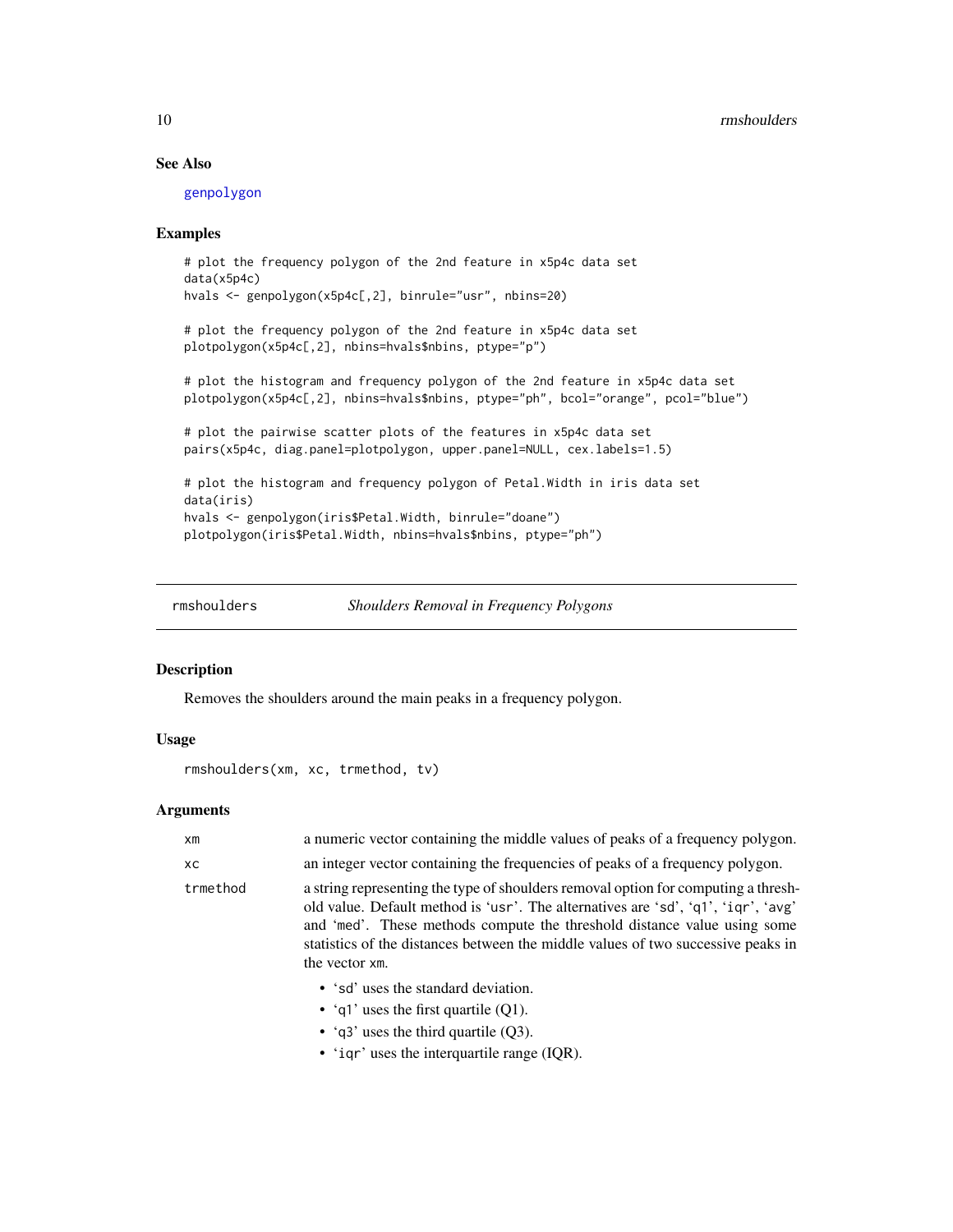- 'avg' uses the arithmetic mean.
- 'med' uses the median.
- 'usr' uses a user-specified number.

<span id="page-10-0"></span>tv a numeric value to be used as the threshold distance for deciding the shoulders. Default threshold is 1 if the removal method 'usr' is chosen. Depending on the selected removal method tv equals to:

- one standart deviation if trmethod is 'sd',
- the first quartile if trmethod is 'q1',
- the third quartile if trmethod is 'q3',
- one quarter of the interquartile range if trmethod is 'iqr',
- the arithmetic mean if trmethod is 'avg',
- the median if trmethod is 'med',
- a user-specified number if trmethod is 'usr'.

#### Details

Literally speaking, a shoulder peak or shortly shoulder is a secondary peak in a close location before or after the main peak of a mountain. In a frequency polygon, a shoulder is a smaller peak that is quite close to a higher peak resulting a non-obvious valley between them. Shoulders may occur randomly due to some reasons such as random noises or selecting higher number of classes in histogram building etc. Usually, it is desired to remove them from the peaks vector of a frequency polygon. In 'kpeaks', a peak considered as a shoulder when its height is smaller than the height of its neighbor peak and its distance to its neighbor is also lower than a threshold distance value. In order to compute a threshold distance value, here, we propose to use seven options as listed in the section 'arguments'. The options q1 and iqr can be applied to remove the minor shoulders that are very near to the main peaks while q3 is recommended to eliminate the substantial shoulders in the processed frequency polygon. The remaining options may be more efficient for removing the moderate shoulders.

#### Value

| рm | a data frame with two columns whose names are <i>pvalues</i> and <i>pfreqs</i> for the mid- |
|----|---------------------------------------------------------------------------------------------|
|    | dle values and the frequencies of the peaks after removal process, respectively.            |
| np | an integer representing the number of peaks after removal of the shoulders.                 |

#### **Note**

The function rmshoulders normally should be called with the input values that are returned by the function [findpolypeaks](#page-4-1).

#### Author(s)

Zeynel Cebeci, Cagatay Cebeci

#### See Also

[findpolypeaks](#page-4-1), [plotpolygon](#page-8-1), [genpolygon](#page-6-1)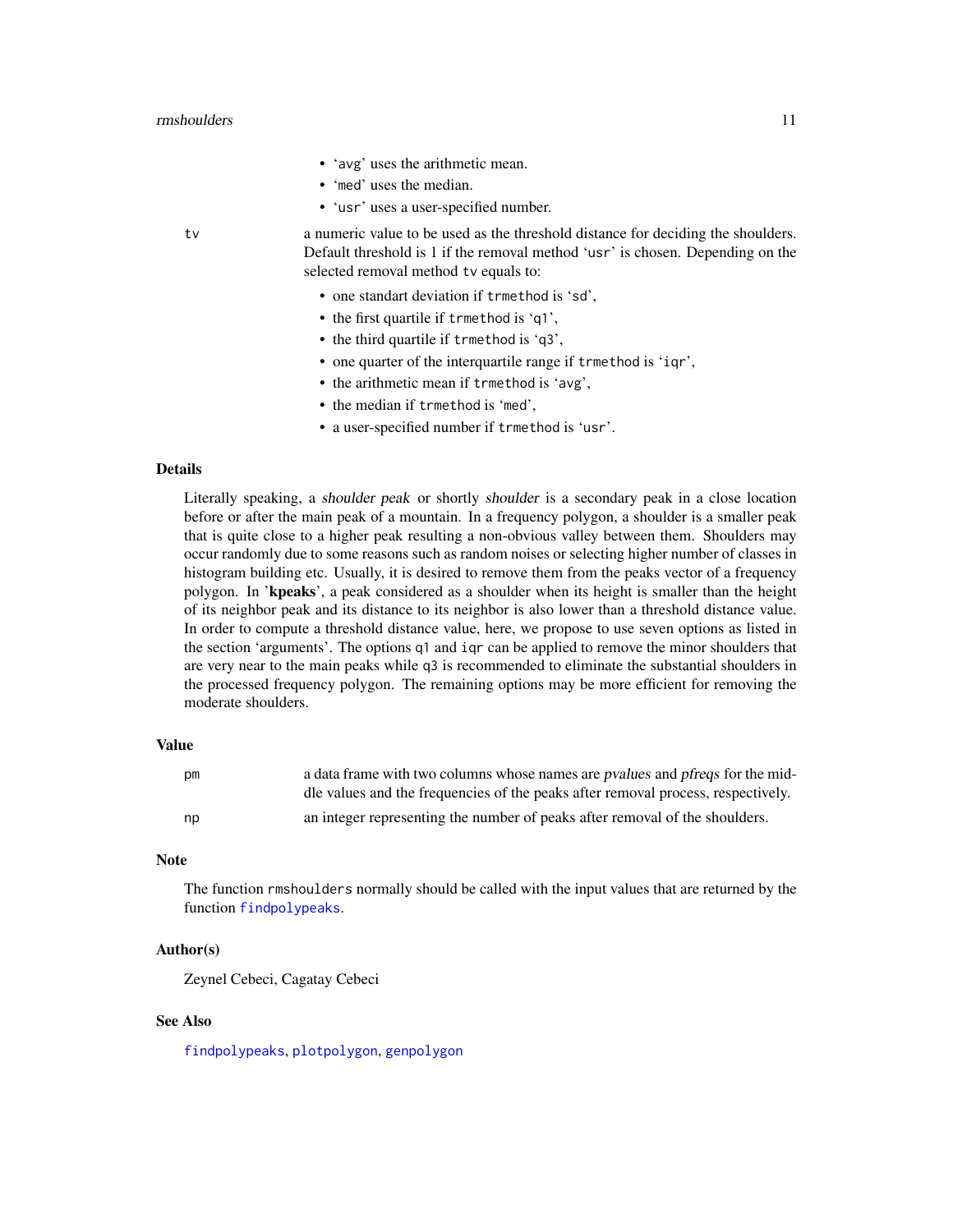#### Examples

```
# Build a data vector with three peaks
x1 <-rnorm(100, mean=20, sd=5)
x2 <-rnorm(50, mean=50, sd=5)
x3 <-rnorm(150, mean=90, sd=10)
x \leftarrow c(x1, x3, x2)# generate the frequency polygon and histogram of x by using Doane rule
hvals <- genpolygon(x, binrule="doane")
plotpolygon(x, nbins=hvals$nbins, ptype="p")
# find the peaks in frequency polygon of x by using the default threshold frequency
resfpp <- findpolypeaks(xm=hvals$mids, xc=hvals$freqs)
print(resfpp)
# remove the shoulders with the threshold distance option 'avg'
resrs <- rmshoulders(resfpp$pm[,1], resfpp$pm[,2], trmethod = "avg")
print(resrs)
# remove the shoulders with the threshold distance option 'iqr'
resrs <- rmshoulders(resfpp$pm[,1], resfpp$pm[,2], trmethod = "iqr")
print(resrs)
data(x5p4c)
# plot the frequnecy polygon and histogram of p2 in x5p4c data set
hvals <- genpolygon(x5p4c$p2, binrule="usr", nbins=30)
plotpolygon(x5p4c$p2, nbins=hvals$nbins, ptype="ph")
# find the peaks in frequency polygon of p2
resfpp <- findpolypeaks(xm=hvals$mids, xc=hvals$freqs, tcmethod = "min")
print(resfpp)
# remove the shoulders with threshold distance option 'q1'
resrs <- rmshoulders(resfpp$pm[,1], resfpp$pm[,2], trmethod = "q1")
print(resrs)
## Not run:
data(iris)
# plot the frequency polygon and histogram of Petal.Length in iris data set
# by using a user-defined class number
hvals <- genpolygon(iris$Petal.Length, binrule="usr", nbins=30)
plotpolygon(iris$Petal.Length, nbins=hvals$nbins, ptype="p")
# find the peaks in frequency polygon of Petal.Length with default
# threshold frequency value
resfpp <- findpolypeaks(xm=hvals$mids, xc=hvals$freqs)
print(resfpp)
# remove the shoulders with threshold option 'med'
resrs <- rmshoulders(resfpp$pm[,1], resfpp$pm[,2], trmethod = "med")
print(resrs)
```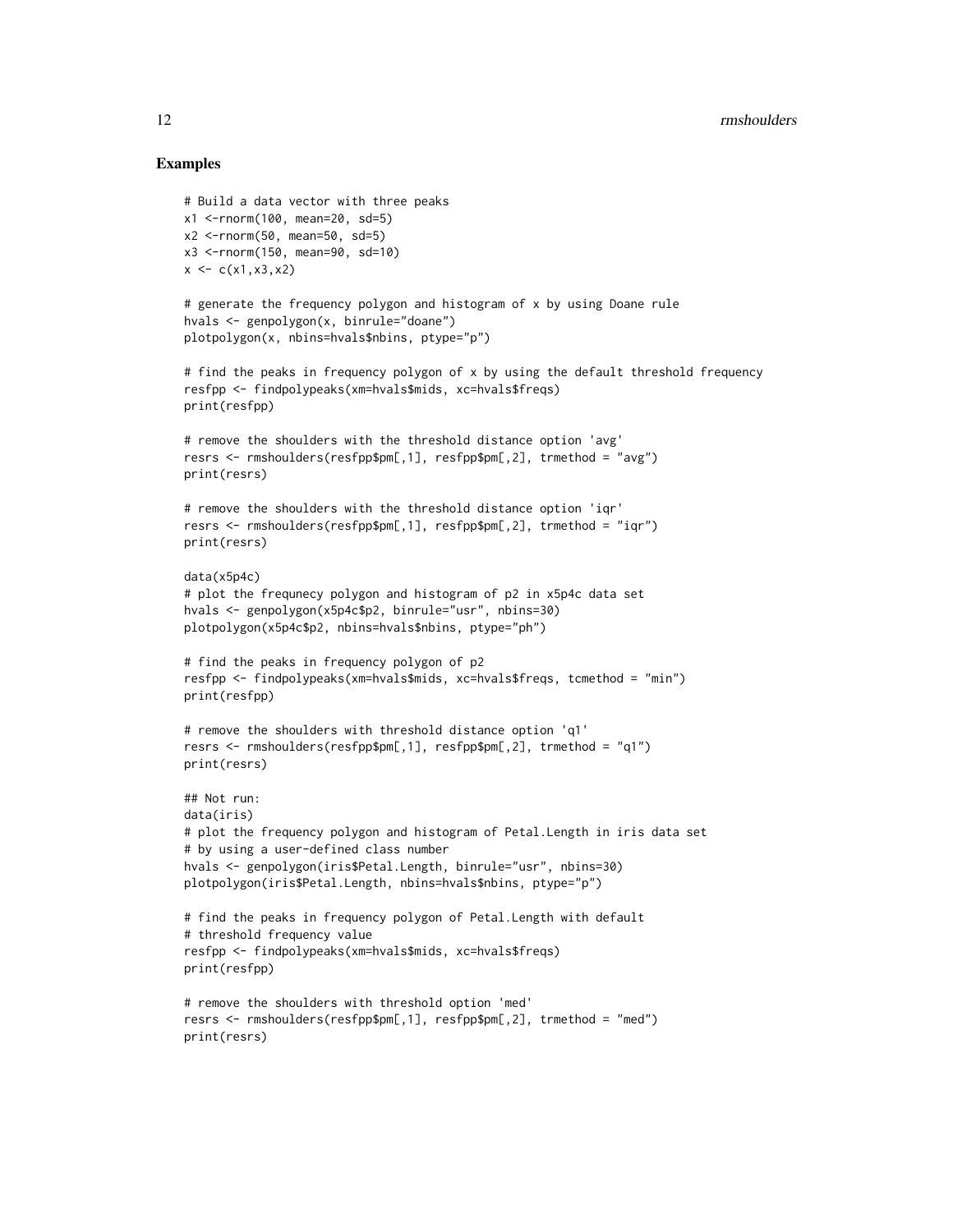#### <span id="page-12-0"></span> $x5p4c$  13

## End(Not run)

#### Description

A synthetically created data frame consists of five continous variables that form four clusters.

#### Usage

data(x5p4c)

#### Format

A data frame with 400 rows and 5 numeric variables:

- p1 a continous variable with one mode
- p2 a continous variable with four modes
- p3 a continous variable with two modes
- p4 a continous variable with three modes
- p5 a continous variable with two modes

#### Note

The data set x5p4c is recommended to use in comparing the performances of the internal validity indexes in cluster analysis.

#### Examples

```
data(x5p4c)
# descriptive statistics of the variables
summary(x5p4c)
# plot the histogram of the variable p2
hist(x5p4c$p2, breaks=15)
# scatter plots of the variable pairs
pairs(x5p4c)
```